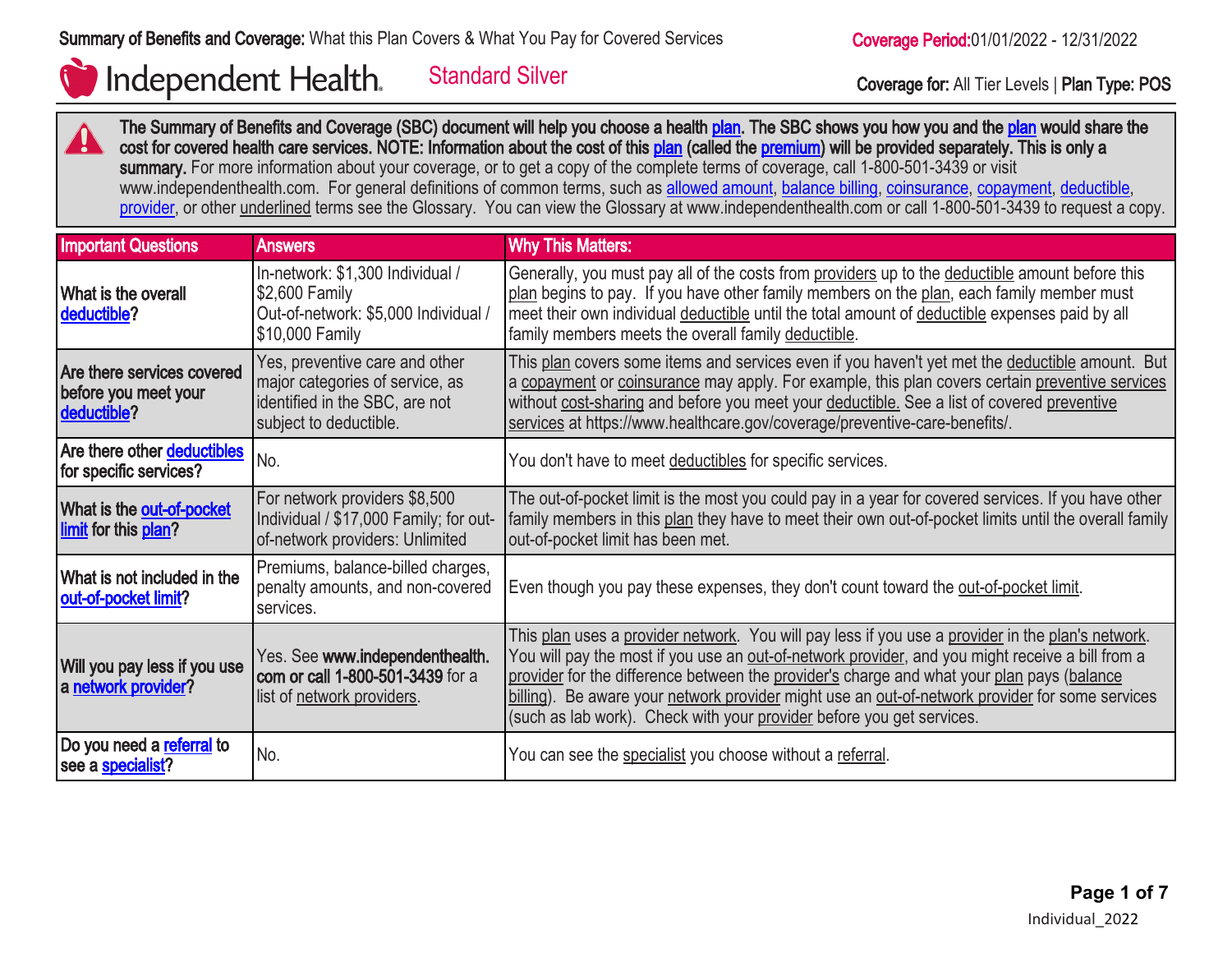

All [copayment](http://www.healthcare.gov/sbc-glossary/#copayment) and [coinsurance](http://www.healthcare.gov/sbc-glossary/#coinsurance) costs shown in this chart are after your [deductible](http://www.healthcare.gov/sbc-glossary/#deductible) has been met, if a deductible applies.

| <b>Common</b>                                                |                                                     | <b>What You Will Pay</b>                                                                      |                                                           | Limitations, Exceptions, & Other Important<br><b>Information</b>                                                                                                                                                                                                                                                     |  |
|--------------------------------------------------------------|-----------------------------------------------------|-----------------------------------------------------------------------------------------------|-----------------------------------------------------------|----------------------------------------------------------------------------------------------------------------------------------------------------------------------------------------------------------------------------------------------------------------------------------------------------------------------|--|
| <b>Medical Event</b>                                         | <b>Services You May Need</b>                        | <b>In-Network Provider</b><br>(You will pay the least)                                        | <b>Out-of-Network Provider</b><br>(You will pay the most) |                                                                                                                                                                                                                                                                                                                      |  |
|                                                              | Primary care visit to treat an<br>injury or illness | \$30 copay / visit                                                                            | 50% coinsurance                                           | <b>PCP Required</b><br>Authorization may be required. Failure to<br>obtain could result in a penalty of up to a<br>50% reduction in covered services per<br>instance.                                                                                                                                                |  |
| If you visit a health<br>care provider's office or<br>clinic | <b>Specialist visit</b>                             | \$50 copay / visit                                                                            | 50% coinsurance                                           | ---None---<br>Authorization may be required. Failure to<br>obtain could result in a penalty of up to a<br>50% reduction in covered services per<br>instance.                                                                                                                                                         |  |
|                                                              | Preventive<br>care/screening/immunization           | No charge                                                                                     | 50% coinsurance                                           | You may have to pay for services that aren't<br>preventive. Ask your provider if the services<br>needed are preventive. Then check what<br>your plan will pay for.<br>Authorization may be required. Failure to<br>obtain could result in a penalty of up to a<br>50% reduction in covered services per<br>instance. |  |
| If you have a test                                           | Diagnostic test (x-ray, blood<br>work)              | X-ray: \$75 copay / visit;<br>Blood work: \$50 copay / visit;<br>EKG: \$30/\$50 copay / visit | 50% coinsurance                                           | ---None---<br>Authorization may be required. Failure to<br>obtain could result in a penalty of up to a<br>50% reduction in covered services per<br>instance.                                                                                                                                                         |  |
|                                                              | Imaging (CT/PET scans,<br>MRI <sub>s</sub> )        | \$75 copay / visit                                                                            | 50% coinsurance                                           | Radiology services, other than X-rays,<br>including but not limited to MRI, MRA, CT<br>Scans, myocardial perfusion imaging and<br>PET Scans.                                                                                                                                                                         |  |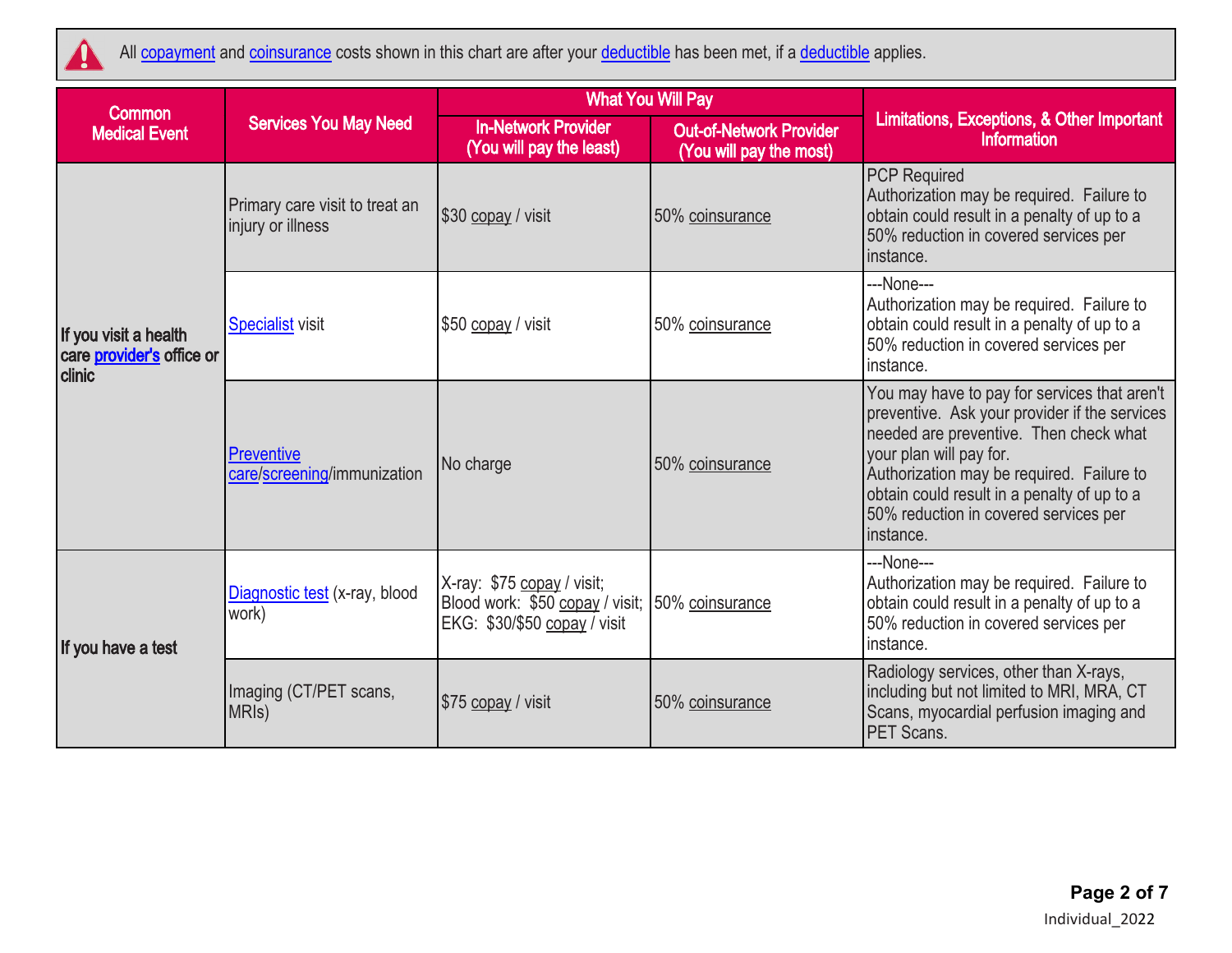| <b>Common</b>                                                                            |                                                   |                                                        | <b>What You Will Pay</b>                                  | Limitations, Exceptions, & Other Important<br>Information                                                                                                                                                  |  |
|------------------------------------------------------------------------------------------|---------------------------------------------------|--------------------------------------------------------|-----------------------------------------------------------|------------------------------------------------------------------------------------------------------------------------------------------------------------------------------------------------------------|--|
| <b>Medical Event</b>                                                                     | <b>Services You May Need</b>                      | <b>In-Network Provider</b><br>(You will pay the least) | <b>Out-of-Network Provider</b><br>(You will pay the most) |                                                                                                                                                                                                            |  |
| If you need drugs to<br>treat your illness or                                            | <b>Preferred Generic Drugs</b><br>(Tier 1)        | \$10                                                   | Not Covered                                               | If this plan provides prescription drug<br>coverage, deductible does not apply.<br>Mail Order: Must be obtained from ProAct or<br>Wegmans. Retail Pharmacy: Must be filled<br>at a participating Pharmacy. |  |
| condition<br>More information about<br>prescription drug<br>coverage is available<br>lat | Non-Preferred Generic Drugs<br>(Tier 2)           | \$35                                                   | <b>Not Covered</b>                                        | If this plan provides prescription drug<br>coverage, deductible does not apply.<br>Mail Order: Must be obtained from ProAct or<br>Wegmans. Retail Pharmacy: Must be filled<br>at a participating Pharmacy. |  |
| www.independenthealt<br>h.com                                                            | Non-Preferred Brand Name<br>Drugs (Tier 3)        | \$70                                                   | <b>Not Covered</b>                                        | If this plan provides prescription drug<br>coverage, deductible does not apply.<br>Mail Order: Must be obtained from ProAct or<br>Wegmans. Retail Pharmacy: Must be filled<br>at a participating Pharmacy. |  |
| If you have outpatient                                                                   | Facility fee (e.g., ambulatory<br>surgery center) | \$150 copay / visit                                    | 50% coinsurance                                           | Authorization may be required. Failure to<br>obtain could result in a penalty of up to a<br>50% reduction in covered services per<br>instance.                                                             |  |
| surgery                                                                                  | Physician/surgeon fees                            | \$150 copay / visit                                    | 50% coinsurance                                           | Authorization may be required. Failure to<br>obtain could result in a penalty of up to a<br>50% reduction in covered services per<br>instance.                                                             |  |
|                                                                                          | <b>Emergency room care</b>                        | \$300 copay / visit                                    | \$300 copay / visit                                       | Copay waived if admitted                                                                                                                                                                                   |  |
| If you need immediate<br><b>I</b> medical attention                                      | <b>Emergency medical</b><br>transportation        | \$150 copay / trip                                     | \$150 copay / trip                                        | Must be deemed medically necessary                                                                                                                                                                         |  |
|                                                                                          | <b>Urgent care</b>                                | \$70 copay / visit                                     | \$70 copay / visit                                        | ---None---                                                                                                                                                                                                 |  |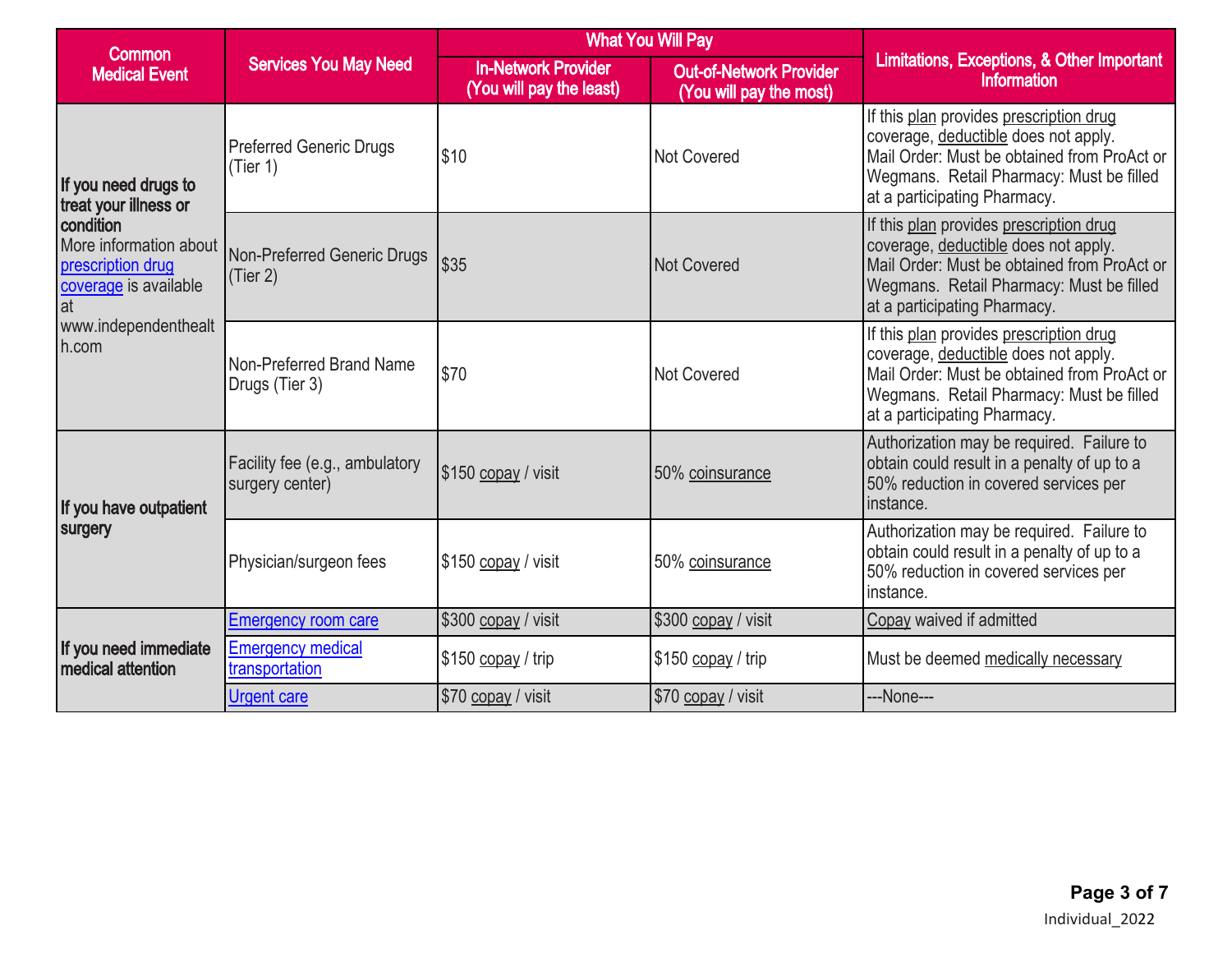| <b>Common</b>                                                                      | <b>Services You May Need</b>                 |                                                        | <b>What You Will Pay</b>                                  |                                                                                                                                                                                    |  |
|------------------------------------------------------------------------------------|----------------------------------------------|--------------------------------------------------------|-----------------------------------------------------------|------------------------------------------------------------------------------------------------------------------------------------------------------------------------------------|--|
| <b>Medical Event</b>                                                               |                                              | <b>In-Network Provider</b><br>(You will pay the least) | <b>Out-of-Network Provider</b><br>(You will pay the most) | Limitations, Exceptions, & Other Important<br>Information                                                                                                                          |  |
| If you have a hospital                                                             | Facility fee (e.g., hospital<br>room)        | \$1,500 copay / admission                              | 50% coinsurance                                           | Semi-private room, per admission<br>Authorization may be required. Failure to<br>obtain could result in a penalty of up to a<br>50% reduction in covered services per<br>instance. |  |
| stay                                                                               | Physician/surgeon fees                       | \$150 copay / visit                                    | 50% coinsurance                                           | ---None---<br>Authorization may be required. Failure to<br>obtain could result in a penalty of up to a<br>50% reduction in covered services per<br>instance.                       |  |
| If you need mental<br>health, behavioral<br>health, or substance<br>abuse services | <b>Outpatient services</b>                   | \$30 copay / visit                                     | 50% coinsurance                                           | ---None---<br>Authorization may be required. Failure to<br>obtain could result in a penalty of up to a<br>50% reduction in covered services per<br>instance.                       |  |
|                                                                                    | Inpatient services                           | $$1,500$ copay / admission                             | 50% coinsurance                                           | Semi-private room, per admission<br>Authorization may be required. Failure to<br>obtain could result in a penalty of up to a<br>50% reduction in covered services per<br>instance. |  |
|                                                                                    | Office visits                                | \$0 copay / visit                                      | 50% coinsurance                                           | In-Network Deductible does not apply No<br>charge after the initial diagnosis                                                                                                      |  |
| If you are pregnant                                                                | Childbirth/delivery<br>professional services | Physician: \$150 copay /<br>procedure                  | 50% coinsurance                                           | Semi-private room, per admission<br>Authorization may be required. Failure to<br>obtain could result in a penalty of up to a<br>50% reduction in covered services per<br>instance. |  |
|                                                                                    | Childbirth/delivery facility<br>services     | Delivery: \$1,500 copay /<br>admission                 | 50% coinsurance                                           | Semi-private room, per admission                                                                                                                                                   |  |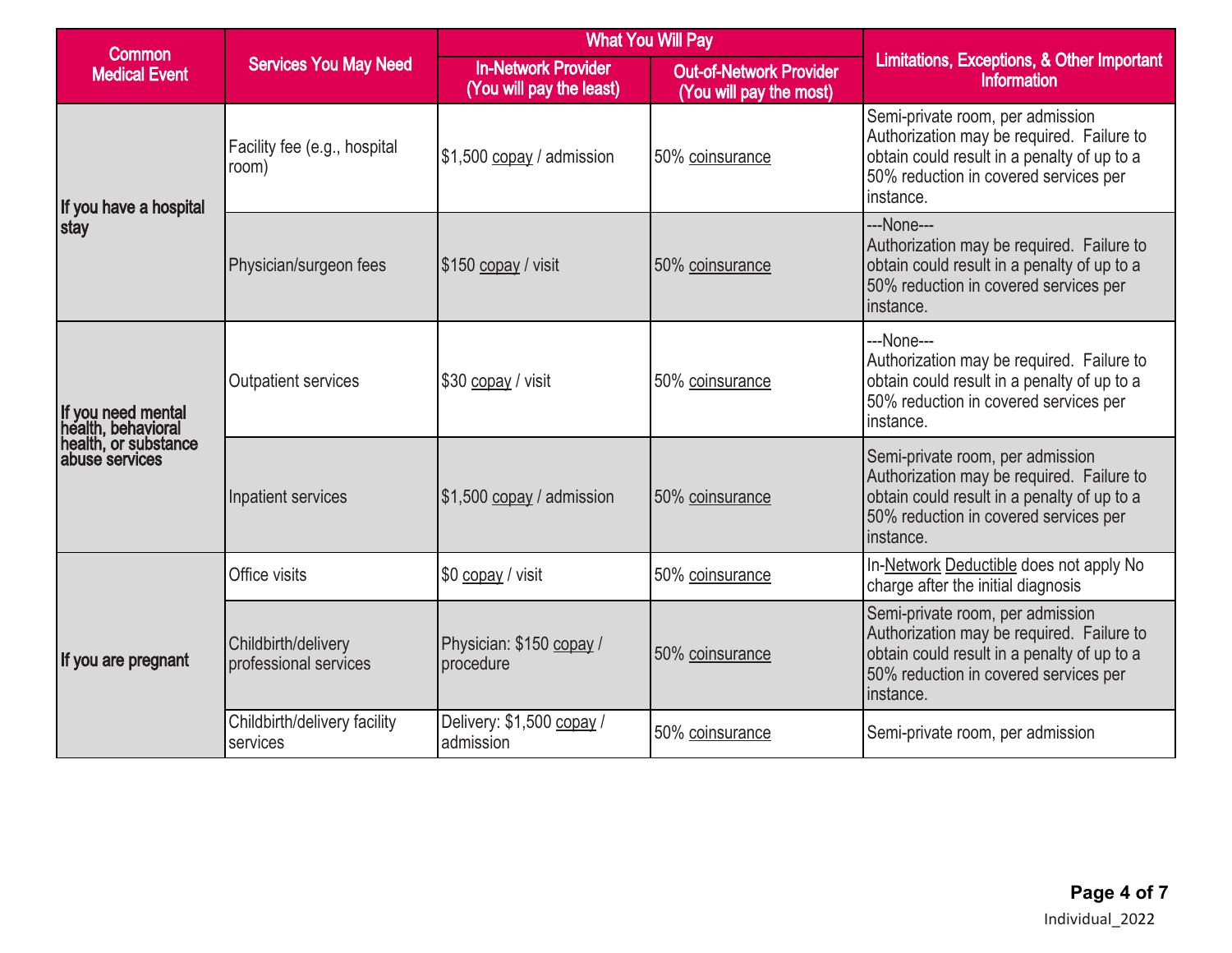| <b>Common</b>                                                           |                                |                                                        | <b>What You Will Pay</b>                                  | Limitations, Exceptions, & Other Important<br>Information                                                                                                                                                          |  |
|-------------------------------------------------------------------------|--------------------------------|--------------------------------------------------------|-----------------------------------------------------------|--------------------------------------------------------------------------------------------------------------------------------------------------------------------------------------------------------------------|--|
| <b>Medical Event</b>                                                    | <b>Services You May Need</b>   | <b>In-Network Provider</b><br>(You will pay the least) | <b>Out-of-Network Provider</b><br>(You will pay the most) |                                                                                                                                                                                                                    |  |
|                                                                         | Home health care               | \$50 copay / visit                                     | 50% coinsurance                                           | Up to 40 visits per plan year<br>Authorization may be required. Failure to<br>obtain could result in a penalty of up to a<br>50% reduction in covered services per<br>instance.                                    |  |
|                                                                         | <b>Rehabilitation services</b> | \$30 copay / visit<br>50% coinsurance                  |                                                           | 60 visits per condition, per plan year<br>combined therapies                                                                                                                                                       |  |
|                                                                         | <b>Habilitation services</b>   | \$30 copay / visit                                     | 50% coinsurance                                           | ---None---                                                                                                                                                                                                         |  |
| If you need help<br>recovering or have<br>other special health<br>needs | <b>Skilled nursing care</b>    | \$1,500 copay / admission                              | 50% coinsurance                                           | Semi-private room, per admission Up to 200<br>days per plan year<br>Authorization may be required. Failure to<br>obtain could result in a penalty of up to a<br>50% reduction in covered services per<br>instance. |  |
|                                                                         | Durable medical equipment      | 30% coinsurance                                        | 50% coinsurance                                           | Authorization may be required. Failure to<br>obtain could result in a penalty of up to a<br>50% reduction in covered services per<br>instance.                                                                     |  |
|                                                                         | <b>Hospice services</b>        | \$1,500 copay / admission                              | 50% coinsurance                                           | Up to 210 days per plan year                                                                                                                                                                                       |  |
|                                                                         | Children's eye exam            | \$30 copay / visit                                     | <b>Not Covered</b>                                        | Once every 12 months                                                                                                                                                                                               |  |
| If your child needs<br>dental or eye care                               | Children's glasses             | 30% coinsurance                                        | Not Covered                                               | Once every 12 months. Contact EyeMed for<br>additional options at 1-877-842-3348                                                                                                                                   |  |
|                                                                         | Children's dental check-up     | Not Covered                                            | <b>Not Covered</b>                                        | ---None---                                                                                                                                                                                                         |  |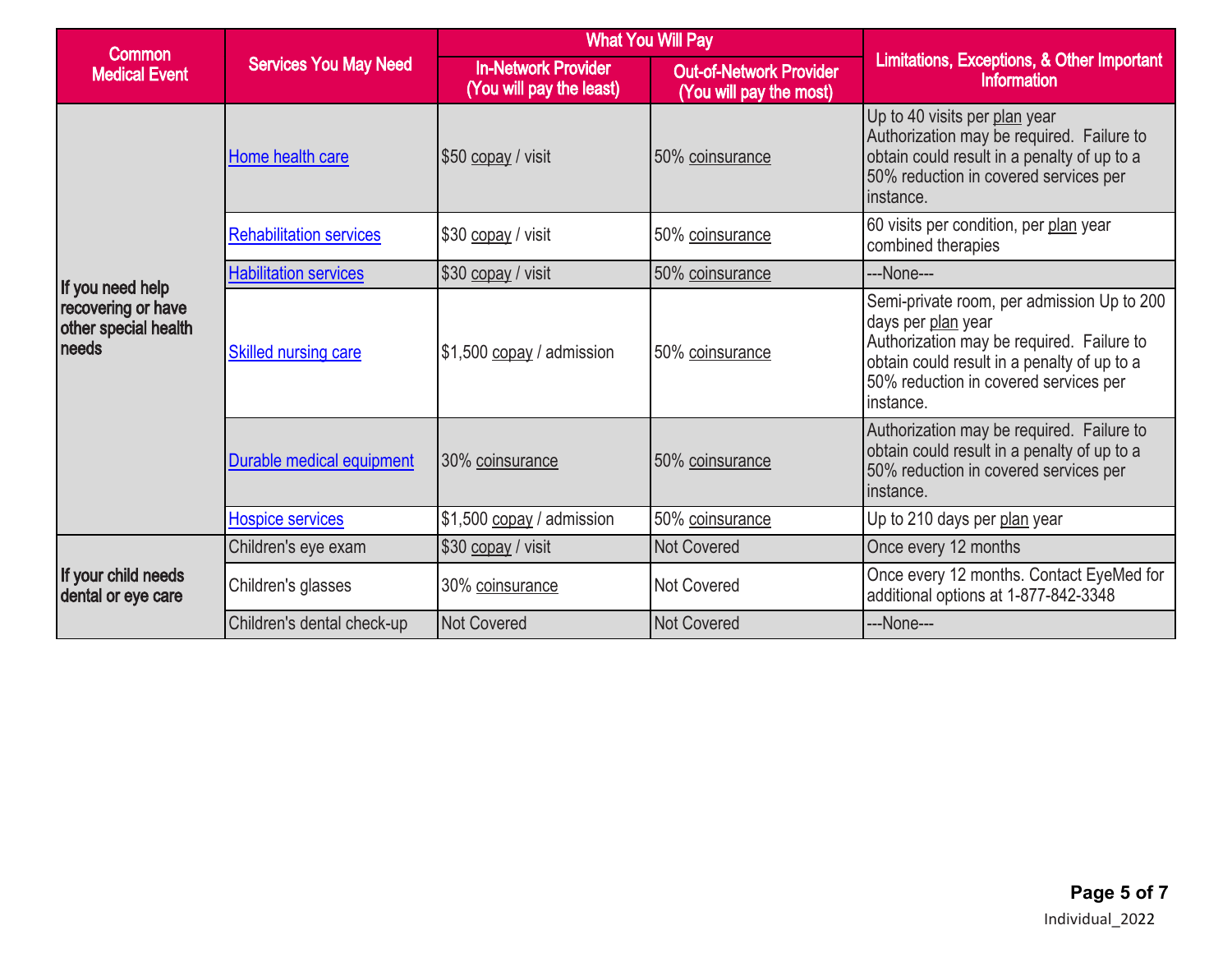|                                                                                                                                                  | <b>Excluded Services &amp; Other Covered Services:</b> |  |                                                       |  |                              |  |  |
|--------------------------------------------------------------------------------------------------------------------------------------------------|--------------------------------------------------------|--|-------------------------------------------------------|--|------------------------------|--|--|
| Services Your Plan Generally Does NOT Cover (Check your policy or plan document for more information and a list of any other excluded services.) |                                                        |  |                                                       |  |                              |  |  |
|                                                                                                                                                  | Acupuncture                                            |  | Long-Term Care                                        |  | Routine Eye Care (Adult)     |  |  |
| I۰                                                                                                                                               | <b>Cosmetic Surgery</b>                                |  | Non-Emergency Care When Traveling Outside<br>the U.S. |  | <b>Routine Foot Care</b>     |  |  |
| I۰                                                                                                                                               | Dental Care (Adult)                                    |  | <b>Private-Duty Nursing</b>                           |  | <b>Weight Loss Programs</b>  |  |  |
| Other Covered Services (Limitations may apply to these services. This isn't a complete list. Please see your plan document.)                     |                                                        |  |                                                       |  |                              |  |  |
|                                                                                                                                                  | <b>Abortion Services</b>                               |  | Chiropractic Care                                     |  | <b>Infertility Treatment</b> |  |  |
|                                                                                                                                                  | <b>Bariatric Surgery</b>                               |  | <b>Hearing Aids</b>                                   |  |                              |  |  |

Your Rights to Continue Coverage: There are agencies that can help if you want to continue your coverage after it ends. The contact information for those agencies is: Department of Labor's Employee Benefits Security Administration at 1-866-444-EBSA (3272) or www.dol.gov/ebsa/healthreform, the Department of Health and Human Services, Center for Consumer Information and Insurance Oversight, at 1-877-267-2323 x61565 or www.cciio.cms.gov. Other coverage options may be available to you too,including buying individual insurance through the Health Insurance Marketplace. For more information about the Marketplace. visit www.HealthCare.gov or call 1-800-318-2596.

Your Grievance and Appeals Rights: There are agencies that can help if you have a complaint against your plan for a denial of a claim. This complaint is called a grievance or appeal. For more information about your rights, look at the explanation of benefits you will receive for that medical claim. Your plan documents also provide complete information on how to submit a claim, appeal, or a grievance for any reason to your plan. For more information about your rights, this notice, or assistance, contact: the Department of Labor's Employee Benefits Security Administration at 1-866-444-EBSA (3272) or www.dol.gov/ebsa/healthreform. Additionally, a consumer assistance program can help you file your appeal. Contact: Community Service Society of New York at 1-888-614-5400 or http://www.communityhealthadvocates.org/.

### Does this plan provide Minimum Essential Coverage? Yes.

Minimum Essential Coverage generally includes plans, health insurance available through the Marketplace or other individual market policies, Medicare, Medicaid, CHIP, TRICARE, and certain other coverage. If you are eligible for certain types of Minimum Essential Coverage , you may not be eligible for the premium tax credit.

### Does this plan meet Minimum Value Standards? Yes.

If your plan doesn't meet the Minimum Value Standards, you may be eligible for a premium tax credit to help you pay for a plan through the Marketplace,

### Language Access Services:

Please refer to Nondiscrimination statement and language assistance services contained within.

In accordance with Section 1303 of the Patient Protection and Affordable Care Act, at least \$1.00 of the total premium amount owed per enrollee per month is a payment for coverage of non-Hyde abortion services.

To see examples of how this **[plan](http://www.healthcare.gov/sbc-glossary/#plan)** might cover costs for a sample medical situation, see the next section.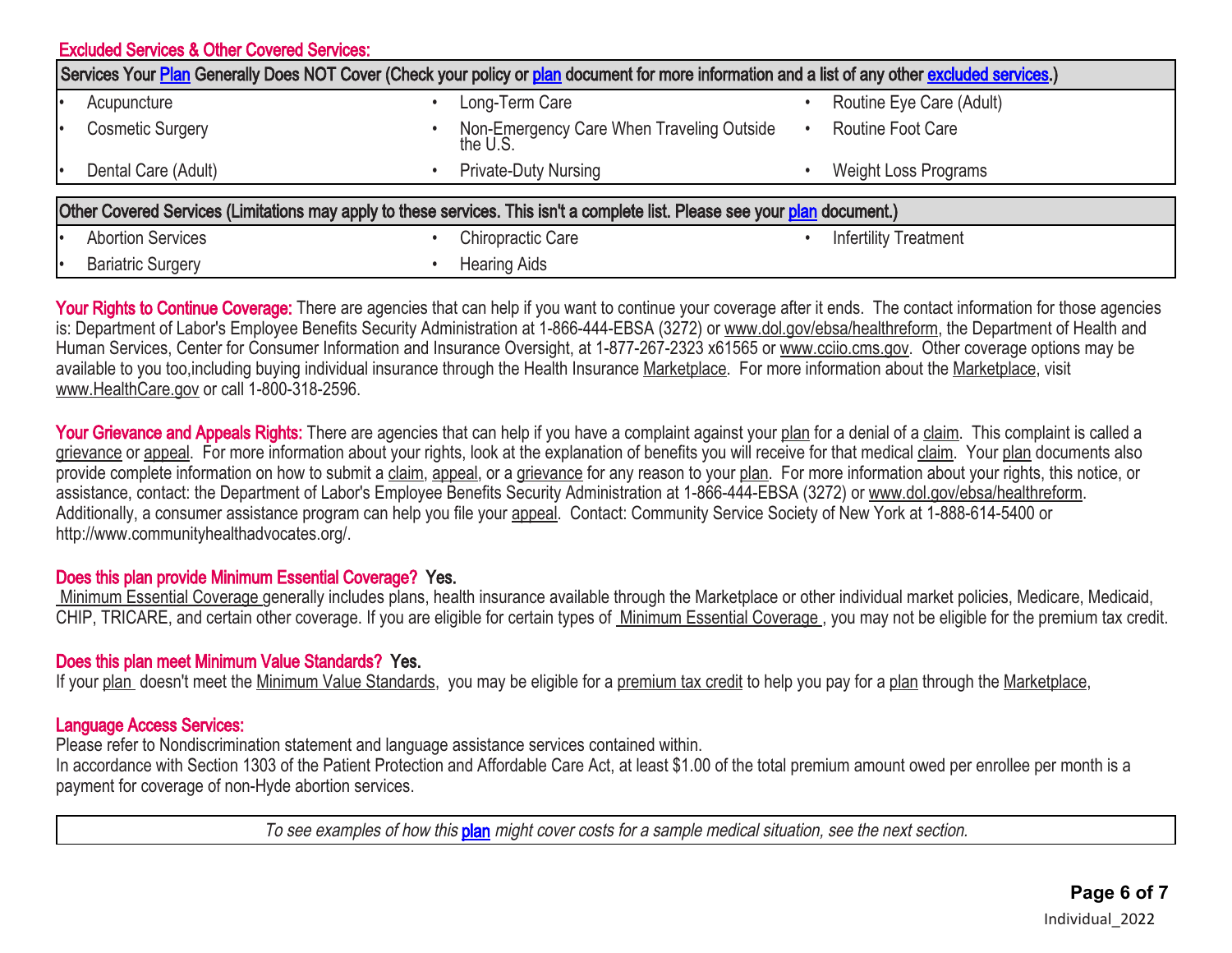# About these Coverage Examples:



This is not a cost estimator. Treatments shown are just examples of how this [plan](http://www.healthcare.gov/sbc-glossary/#plan) might cover medical care. Your actual costs will be different depending on the actual care you receive, the prices your [providers](http://www.healthcare.gov/sbc-glossary/#provider) charge, and many other factors. Focus on the [cost sharing](http://www.healthcare.gov/sbc-glossary/#cost-sharing) amounts [\(deductibles,](http://www.healthcare.gov/sbc-glossary/#deductible) [copayments](http://www.healthcare.gov/sbc-glossary/#copayment) and [coinsurance\)](http://www.healthcare.gov/sbc-glossary/#coinsurance) and [excluded services](http://www.healthcare.gov/sbc-glossary/#excluded-services) under the [plan.](http://www.healthcare.gov/sbc-glossary/#plan) Use this information to compare the portion of costs you might pay under different health [plans](http://www.healthcare.gov/sbc-glossary/#plan). Please note these coverage examples are based on self-only coverage.

| Peg is Having a Baby<br>(9 months of in-network pre-natal care and a<br>hospital delivery)                                                                                                                                                                                            |         | <b>Managing Joe's type 2 Diabetes</b><br>(a year of routine in-network care of a well-<br>controlled condition)                                                                                                         |                         | <b>Mia's Simple Fracture</b><br>(in-network emergency room visit and follow up<br>care)                                                                                                                                             |        |
|---------------------------------------------------------------------------------------------------------------------------------------------------------------------------------------------------------------------------------------------------------------------------------------|---------|-------------------------------------------------------------------------------------------------------------------------------------------------------------------------------------------------------------------------|-------------------------|-------------------------------------------------------------------------------------------------------------------------------------------------------------------------------------------------------------------------------------|--------|
| The plan's overall deductible                                                                                                                                                                                                                                                         | \$1300  | The plan's overall deductible                                                                                                                                                                                           | \$1300                  | The plan's overall deductible                                                                                                                                                                                                       | \$1300 |
| Specialist copayment                                                                                                                                                                                                                                                                  | \$50    | Specialist copayment                                                                                                                                                                                                    | \$50                    | Specialist copayment                                                                                                                                                                                                                | \$50   |
| <b>E</b> Hospital (facility) copayment                                                                                                                                                                                                                                                | \$1500  | Hospital (facility) copayment                                                                                                                                                                                           | \$1500                  | Hospital (facility) copayment                                                                                                                                                                                                       | \$1500 |
| Other copayment                                                                                                                                                                                                                                                                       | \$50    | Other copayment                                                                                                                                                                                                         | \$50<br>Other copayment |                                                                                                                                                                                                                                     | \$50   |
| This EXAMPLE event includes services like:<br>Specialist office visits ( <i>prenatal care</i> )<br><b>Childbirth/Delivery Professional Services</b><br><b>Childbirth/Delivery Facility Services</b><br>Diagnostic tests (ultrasounds and blood work)<br>Specialist visit (anesthesia) |         | This EXAMPLE event includes services like:<br>Primary care physician office visits (including<br>disease education)<br>Diagnostic tests (blood work)<br>Prescription drugs<br>Durable medical equipment (glucose meter) |                         | This EXAMPLE event includes services like:<br>Emergency room care ( <i>including medical</i><br>supplies)<br>Diagnostic test (x-ray)<br>Durable medical equipment (crutches)<br>Rehabilitation services ( <i>physical therapy</i> ) |        |
| <b>Total Example Cost</b>                                                                                                                                                                                                                                                             | \$12700 | <b>Total Example Cost</b>                                                                                                                                                                                               | \$7400                  | <b>Total Example Cost</b>                                                                                                                                                                                                           | \$1900 |
| In this example, Peg would pay:                                                                                                                                                                                                                                                       |         | In this example, Joe would pay:                                                                                                                                                                                         |                         | In this example, Mia would pay:                                                                                                                                                                                                     |        |
| <b>Cost Sharing</b>                                                                                                                                                                                                                                                                   |         | <b>Cost Sharing</b>                                                                                                                                                                                                     |                         | <b>Cost Sharing</b>                                                                                                                                                                                                                 |        |
| <b>Deductibles</b>                                                                                                                                                                                                                                                                    | \$1300  | <b>Deductibles</b>                                                                                                                                                                                                      | \$1300                  | Deductibles                                                                                                                                                                                                                         | \$1300 |
| Copayments                                                                                                                                                                                                                                                                            | \$2200  | Copayments                                                                                                                                                                                                              | \$1100                  | Copayments                                                                                                                                                                                                                          | \$200  |
| Coinsurance                                                                                                                                                                                                                                                                           | \$0     | Coinsurance                                                                                                                                                                                                             | \$0                     | Coinsurance                                                                                                                                                                                                                         | \$10   |
| What isn't covered                                                                                                                                                                                                                                                                    |         | What isn't covered                                                                                                                                                                                                      |                         | What isn't covered                                                                                                                                                                                                                  |        |
| Limits or exclusions                                                                                                                                                                                                                                                                  | \$60    | Limits or exclusions                                                                                                                                                                                                    | \$60                    | Limits or exclusions                                                                                                                                                                                                                | \$0    |
| The total Peg would pay is                                                                                                                                                                                                                                                            | \$3560  | The total Joe would pay is                                                                                                                                                                                              | \$2460                  | The total Mia would pay is                                                                                                                                                                                                          | \$1510 |

Note: These numbers assume the patient does not participate in the [plan's](http://www.healthcare.gov/sbc-glossary/#plan) wellness program. If you participate in the [plan's](http://www.healthcare.gov/sbc-glossary/#plan) wellness program, you may be able to reduce your costs. For more information about the wellness program, please contact: Independent Health Member Services at 1-800-501-3439.

The **plan** would be responsible for the other costs of these EXAMPLE covered services.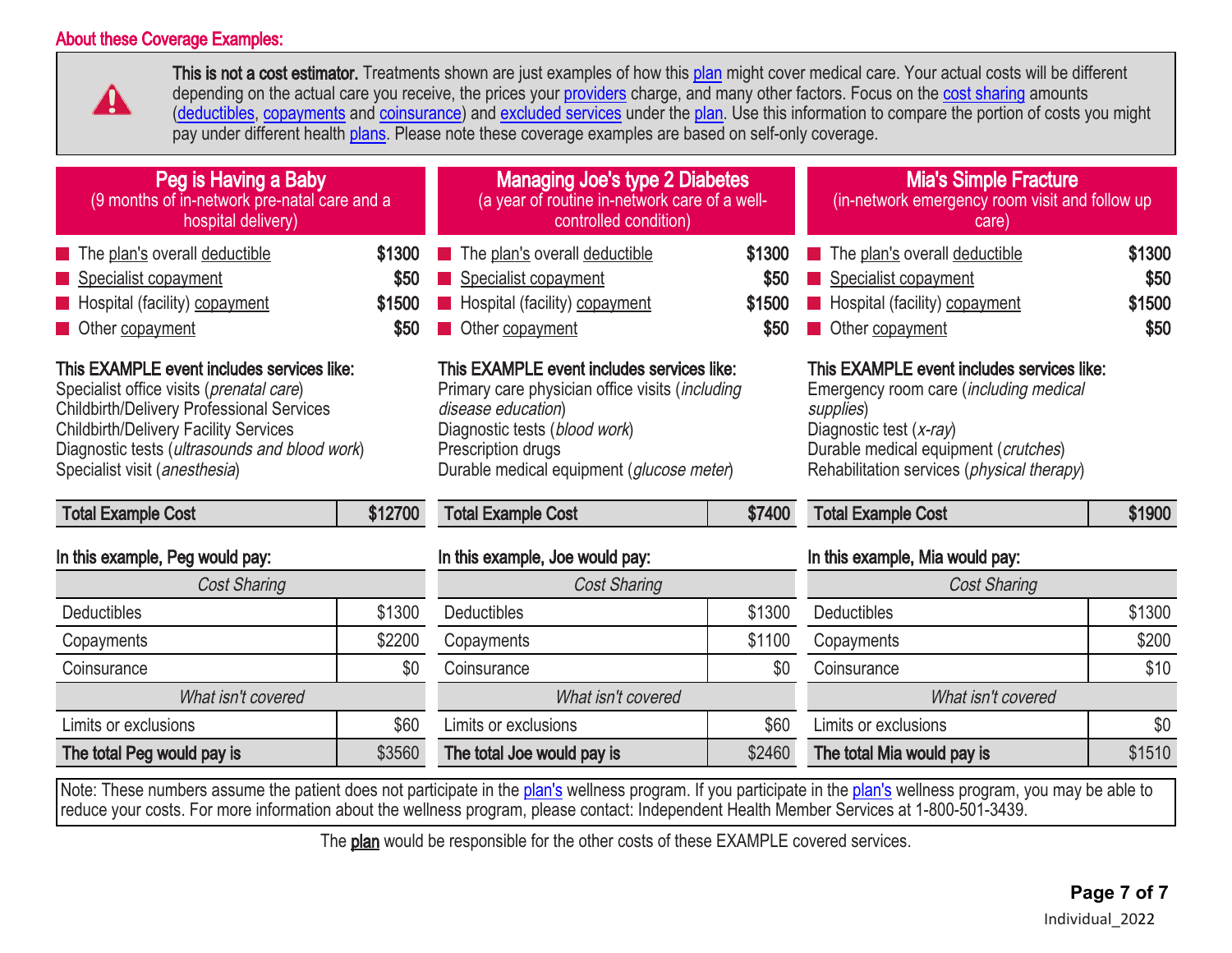#### **Nondiscrimination statement and language assistance services**

If you, or someone you're helping, have questions about Independent Health, you have the right to get help and information in your language at no cost. To talk to an interpreter, call 1-800-501-3439.

Si usted, o alguien a quien usted está ayudando, tiene preguntas acerca de Independent Health,tiene derecho a obtener ayuda e información en su idioma sin costo alguno. Para hablar con un intérprete, llame al 1-800-501-3439.

# **如果您,或是您正在協助的對象,有關於[插入**Independent Health **項目的名稱**Independent Health **方面的問題,您 有權利免費以您的母語得到幫助和訊息。洽詢一位翻 譯員,請撥電話[在此插入數字**1-800-501-3439**。**

Если у вас или лица, которому вы помогаете, имеются вопросы по поводу Independent Health, то вы имеете право на бесплатное получение помощи и информации на вашем языке. Для разговора с переводчиком позвоните по телефону 1-800-501-3439.

Si oumenm oswa yon moun w ap ede gen kesyon konsènan Independent Health, se dwa w pou resevwa asistans ak enfòmasyon nan lang ou pale a, san ou pa gen pou peye pou sa. Pou pale avèk yon entèprèt, rele nan 1-800-501-3439.

# 만약귀하또는귀하가돕고있는어떤사람이Independent Health 에관해서질문이있다면귀하는그러한 도움과정보를귀하의언어로비용부담없이얻을수있는권리가 있습니다**.** 그렇게통역사와얘기하기 위해서는1-800-501-3439 로전화하십시오**.**

Se tu o qualcuno che stai aiutando avete domande su Independent Health, hai il diritto di ottenere aiuto e informazioni nella tua lingua gratuitamente. Per parlare con un interprete, puoi chiamare 1-800-501-3439.

#### ואיר איר, אודר עמצער איר העלפסט, האט פראגעס וועגן, Independent Health איר האט זאט רעכט צו באקוטען הילף און אינפארמאציע און אייער שפראך 1-800-501-3439 אומזיסט. צו רעדו מיט דער אי'בערזעצר, קלונג

যদি আগনি, অখবা আগনি অন্য কাউকে সহায়তা করছেন, সম্পর্কে প্রশ্ন আছে Independent Health অধিকার আছে বিনা থরচে আগনার নিজষ্ব ভাষাতে সাহায্য পাবার এবং ভখ্য জানবার। অনুবাদকের সাথে কখা বলার জন্য, কল করুন 1-800-501-3739

Jeśli Ty lub osoba, której pomagasz ,macie pytania odnośnie Independent Health, masz prawo do uzyskania bezpłatnej informacji i pomocy we własnym języku .Aby porozmawiać z tłumaczem, zadzwoń pod numer 1-800-501-3439.

إن كان لديك أو لدى شخص تساعده أسئلة بخصوص Independent Health ، فلديك الحق في الحصول على المساعدة والمعلومات الصورورية بلغتك من دون اية تكلفة. للتحدث مع مترجع اتصل بـ 501-501-1-800.

Si vous, ou quelqu'un que vous êtes en train d'aider, a des questions à propos de Independent Health, vous avez le droit d'obtenir de l'aide et l'information dans votre langue à aucun coût. Pour parler à un interprète, appelez 1-800-501-3439.

General Taglines\_Commercial ©2017 Independent Health IH22618